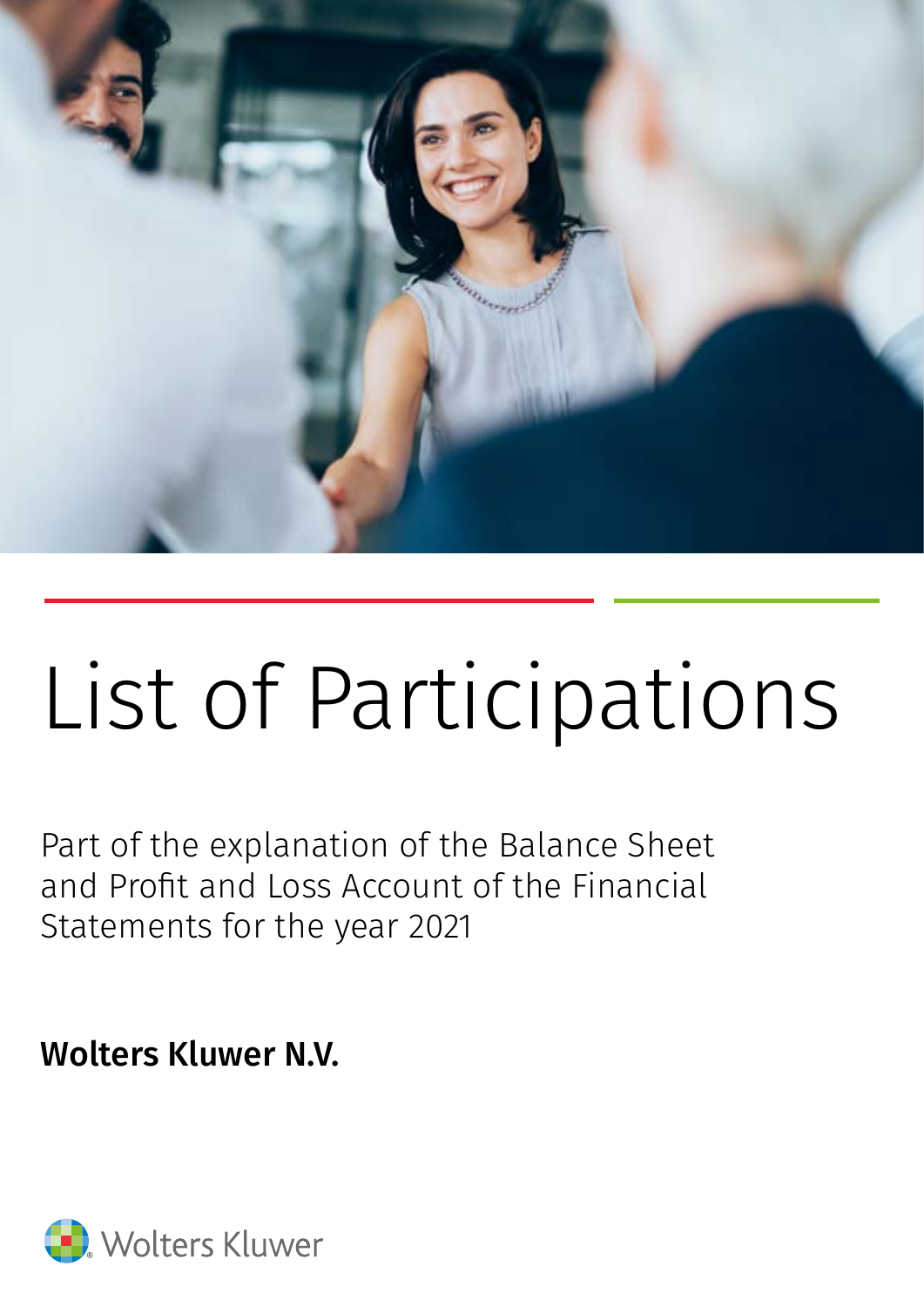#### **This list contains the information concerning participations as referred to in Article 379 Book 2 of the Dutch Civil Code. This list forms part of the explanation to the Wolters Kluwer N.V. 2021 Annual Report.**

This list includes the participating interests as referred to in paragraph 1 of Article 379 Book 2 of the Dutch Civil Code, which are either directly or indirectly held by Wolters Kluwer N.V., with statutory seat in Amsterdam and registered in the Dutch Trade Register (Handelsregister) under number 33202517. Dutch law requires that for each participation the information as mentioned in Article 379 Book 2 of the Dutch Civil Code is disclosed, In light of this requirement, this list of participations discloses for each participation its entity name, registered seat and the participation (%) in the issued capital that Wolters Kluwer N.V. for its own account, either solely or jointly with one or more of its subsidiaries, provided or caused to provide for at least one fifth or more of the issued share capital on December 31, 2021, or in case Wolters Kluwer N.V. declared in writing to be jointly and severally liable for debts resulting from legal acts.

#### Participation(s) marked with:

<< is a participation held by eVision Industry Software B.V. (49%), where eVision Industry Software B.V. in line with the laws of Qatar, the articles of association of the Qatar affiliate and the shareholders' agreement will be entitled to 97% of the share profit generated by the Qatar affiliate and will be responsible for 97% of the losses of the affiliate.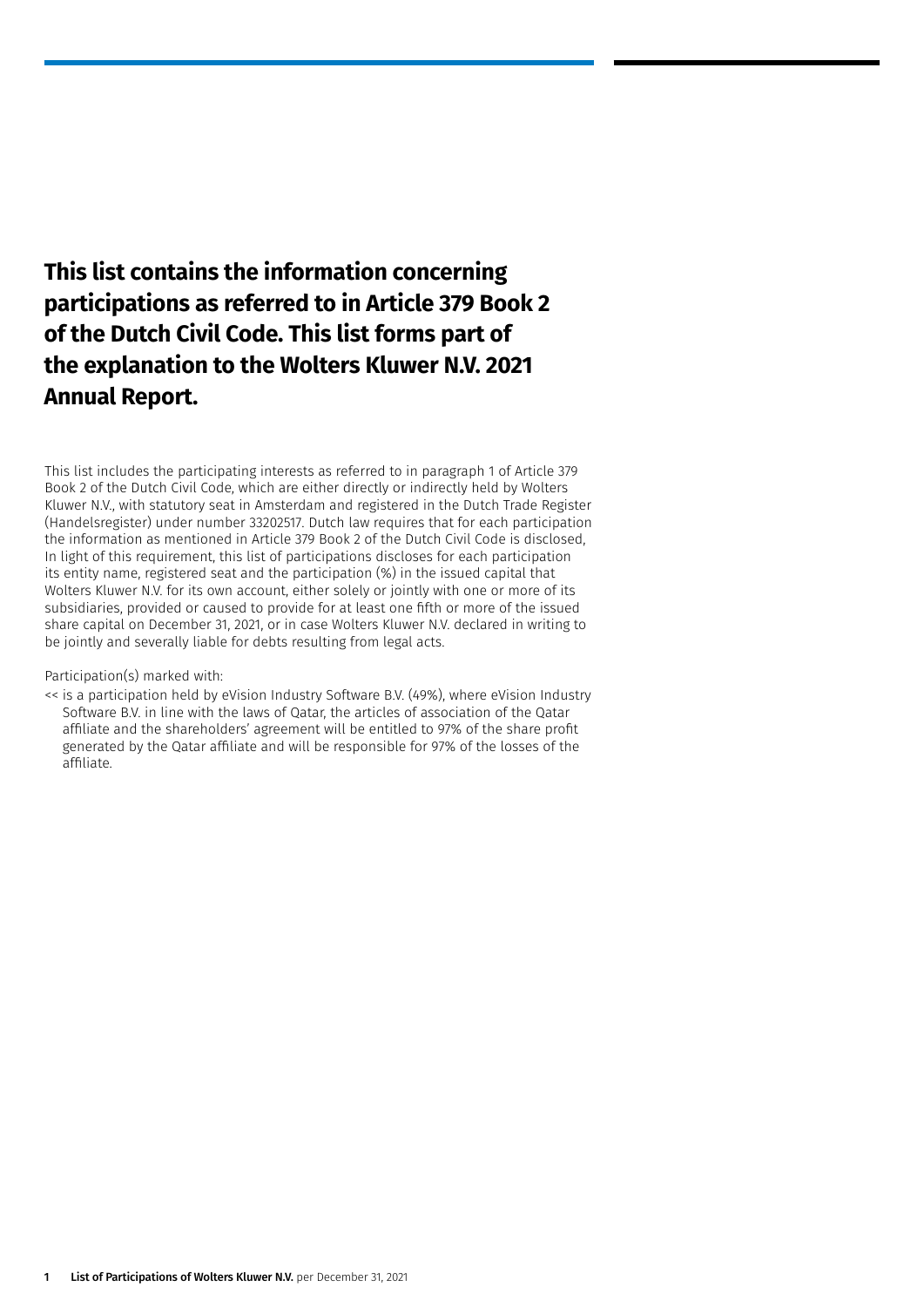## List of Participations

| Country        | <b>Entity Name</b>                                                      | <b>Divisions</b>                 | Seat        | Participation<br>(%) in the<br>issued capital | Remarks/<br><b>Specials</b> |
|----------------|-------------------------------------------------------------------------|----------------------------------|-------------|-----------------------------------------------|-----------------------------|
| Australia      | Access Communications Asia Pacific Pty Limited                          | Tax & Accounting                 | Sydney      | 100%                                          |                             |
| Australia      | Best Practice Solutions Pty Ltd                                         | Tax & Accounting                 | Sydney      | 100%                                          |                             |
| Australia      | CCH Australia Limited                                                   | Tax & Accounting                 | Sydney      | 100%                                          |                             |
| Australia      | CCH Collaborative Solutions Pty Limited                                 | Tax & Accounting                 | Sydney      | 100%                                          |                             |
| Australia      | CCH Prosystem Australia Pty Limited                                     | Tax & Accounting                 | Sydney      | 100%                                          |                             |
| Australia      | Enablon Australia Pty Ltd                                               | Legal & Regulatory               | Sydney      | 100%                                          |                             |
| Australia      | Wolters Kluwer Australia Pty Limited                                    | Tax & Accounting                 | Sydney      | 100%                                          |                             |
| Australia      | Wolters Kluwer Financial Services Australia Pty<br>Limited              | Governance, Risk<br>& Compliance | Sydney      | 100%                                          |                             |
| Australia      | Wolters Kluwer Health Australia Pty Ltd                                 | Health                           | Sydney      | 100%                                          |                             |
| Austria        | Tagetik Austria GmbH                                                    | Tax & Accounting                 | Vienna      | 100%                                          |                             |
| Austria        | <b>WOLTERS KLUWER FS Austria GmbH</b>                                   | Governance, Risk<br>& Compliance | Vienna      | 100%                                          |                             |
| Austria        | Wolters Kluwer LR Central Europe GmbH                                   | Legal & Regulatory               | Vienna      | 100%                                          |                             |
|                |                                                                         |                                  |             |                                               |                             |
| Belgium        | Wolters Kluwer Belgium NV                                               | Legal & Regulatory               | Mechelen    | 100%                                          |                             |
| Belgium        | Wolters Kluwer Financial Services Belgium NV                            | Governance, Risk<br>& Compliance | Mechelen    | 100%                                          |                             |
| Belgium        | Wolters Kluwer TAA Europe NV                                            | Tax & Accounting                 | Mechelen    | 100%                                          |                             |
|                |                                                                         |                                  |             |                                               |                             |
| <b>Brazil</b>  | Wolters Kluwer Brasil Tecnologia S.A.                                   | Tax & Accounting                 | São Paulo   | 100%                                          |                             |
| Canada         | CT Corporation System (Canada), Ltd.                                    | Governance, Risk<br>& Compliance | Ontario     | 100%                                          |                             |
| Canada         | CT Corporation System Ontario, Ltd                                      | Governance, Risk<br>& Compliance | Ontario     | 100%                                          |                             |
| Canada         | Compagnie Enablon Canada Inc.                                           | Legal & Regulatory               | Quebec      | 100%                                          |                             |
| Canada         | Tagetik Canada Limited                                                  | Tax & Accounting                 | Ontario     | 100%                                          |                             |
| Canada         | Wolters Kluwer Canada Limited                                           | Tax & Accounting                 | Ontario     | 100%                                          |                             |
| Canada         | Wolters Kluwer Financial Services Canada Inc.                           | Governance, Risk<br>& Compliance | Ontario     | 100%                                          |                             |
|                |                                                                         |                                  |             |                                               |                             |
| Cayman Islands | Haoyisheng.com Ltd                                                      | Health                           | George Town | 21.68 %                                       |                             |
|                |                                                                         |                                  |             |                                               |                             |
| China          | Beijing Dingxin Chuangzhi Technology Co., Ltd.                          | Global Growth Markets            | Beijing     | 100%                                          |                             |
| China          | Beijing Wolters Kluwer Asia Pacific Information<br>Technology Co., Ltd. | Global Growth Markets            | Beijing     | 100%                                          |                             |
| China          | CCH (Beijing) Publication Distribution Co., Ltd.                        | Global Growth Markets            | Beijing     | 100%                                          |                             |
| China          | Wolters Kluwer Financial Services Shanghai Limited                      | Governance, Risk<br>& Compliance | Shanghai    | 100%                                          |                             |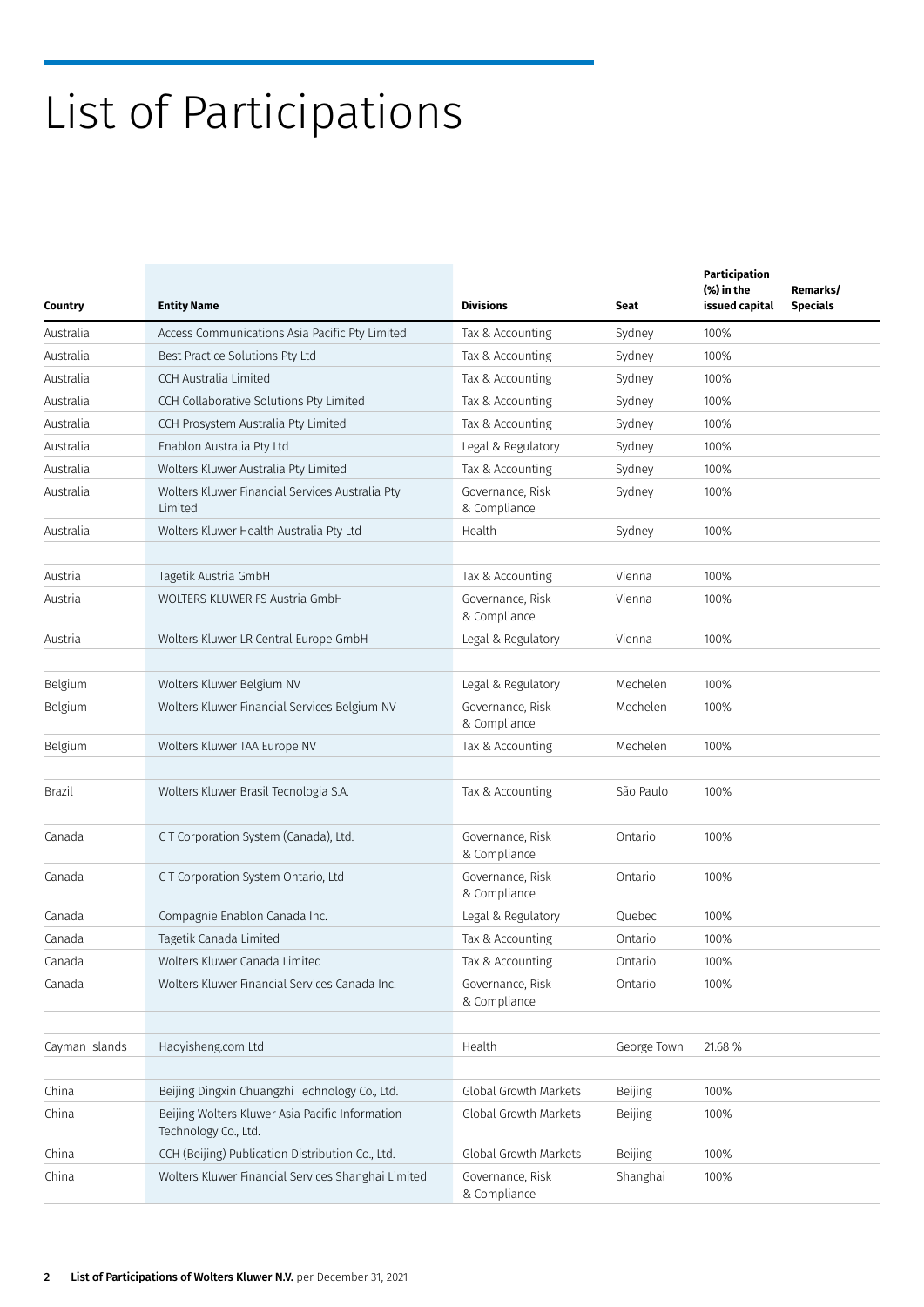| Country        | <b>Entity Name</b>                                         | <b>Divisions</b>                 | Seat                      | Participation<br>(%) in the<br>issued capital | Remarks/<br><b>Specials</b> |
|----------------|------------------------------------------------------------|----------------------------------|---------------------------|-----------------------------------------------|-----------------------------|
| Czech Republic | Wolters Kluwer ČR, a.s.                                    | Legal & Regulatory               | Prague                    | 100%                                          |                             |
| Czech Republic | Wolters Kluwer Financial Services Czech Republic s.r.o.    | Governance, Risk<br>& Compliance | Prague                    | 100%                                          |                             |
| Denmark        | Wolters Kluwer Danmark A/S                                 | Tax & Accounting                 | Copenhagen                | 100%                                          |                             |
| France         | Enablon S.A.S.                                             | Legal & Regulatory               | Bois-Colombes 100%        |                                               |                             |
| France         | Holding Wolters Kluwer France S.A.S.                       | Legal & Regulatory               | Saint-Ouen                | 100%                                          |                             |
| France         | Ovid Technologies S.a.r.l.                                 | Health                           | Paris                     | 100%                                          |                             |
| France         | Tagetik France S.A.S.                                      | Tax & Accounting                 | Paris La<br>Défense Cedex | 100%                                          |                             |
| France         | Wolters Kluwer Financial Services France S.a.r.l.          | Governance, Risk<br>& Compliance | Paris                     | 100%                                          |                             |
| France         | Wolters Kluwer France S.A.S.                               | Legal & Regulatory               | Saint-Ouen                | 100%                                          |                             |
| France         | Wolters Kluwer Legal Software France S.A.S.                | Legal & Regulatory               | Bois-Colombes 100%        |                                               |                             |
| France         | Wolters Kluwer Tax and Accounting France S.a.r.l.          | Tax & Accounting                 | Neuilly-sur-<br>Seine     | 100%                                          |                             |
| Germany        | Akademische Arbeitsgemeinschaft<br>Verlagsgesellschaft mbH | Tax & Accounting                 | Mannheim                  | 100%                                          |                             |
| Germany        | Ovid Technologies GmbH                                     | Health                           | Berlin                    | 100%                                          |                             |
| Germany        | Tagetik GmbH                                               | Tax & Accounting                 | München                   | 100%                                          |                             |
| Germany        | Wolters Kluwer Agrosoft GmbH                               | Tax & Accounting                 | Ravensburg                | 100%                                          |                             |
| Germany        | Wolters Kluwer Datenservice GmbH                           | Tax & Accounting                 | <b>Bretten</b>            | 100%                                          |                             |
| Germany        | Wolters Kluwer Deutschland GmbH                            | Legal & Regulatory               | Hürth                     | 100%                                          |                             |
| Germany        | Wolters Kluwer Financial Services Germany GmbH             | Governance, Risk<br>& Compliance | Frankfurt am<br>Main      | 100%                                          |                             |
| Germany        | Wolters Kluwer Germany Holding GmbH                        | Legal & Regulatory               | Hürth                     | 100%                                          |                             |
| Germany        | Wolters Kluwer Service und Vertriebs GmbH                  | Tax & Accounting                 | Ludwigsburg               | 100%                                          |                             |
| Germany        | Wolters Kluwer Software und Service GmbH                   | Tax & Accounting                 | Ludwigsburg               | 100%                                          |                             |
| Germany        | Wolters Kluwer TAA TeamMate GmbH                           | Tax & Accounting                 | München                   | 100%                                          |                             |
|                |                                                            |                                  |                           |                                               |                             |
| Hong Kong      | Wolters Kluwer Financial Services Hong Kong Limited        | Governance, Risk<br>& Compliance | Hong Kong                 | 100%                                          |                             |
| Hong Kong      | Wolters Kluwer Health Hong Kong Limited                    | Health                           | Hong Kong                 | 100%                                          |                             |
| Hong Kong      | Wolters Kluwer Hong Kong Limited                           | Global Growth Markets            | Hong Kong                 | 100%                                          |                             |
| Hungary        | Akadémiai Kiadó Zártkörűen Működő<br>Részvénytársaság      | Legal & Regulatory               | <b>Budapest</b>           | 74%                                           |                             |
| Hungary        | Wolters Kluwer Hungary Korlátolt Felelősségű<br>Társaság   | Legal & Regulatory               | Budapest                  | 100%                                          |                             |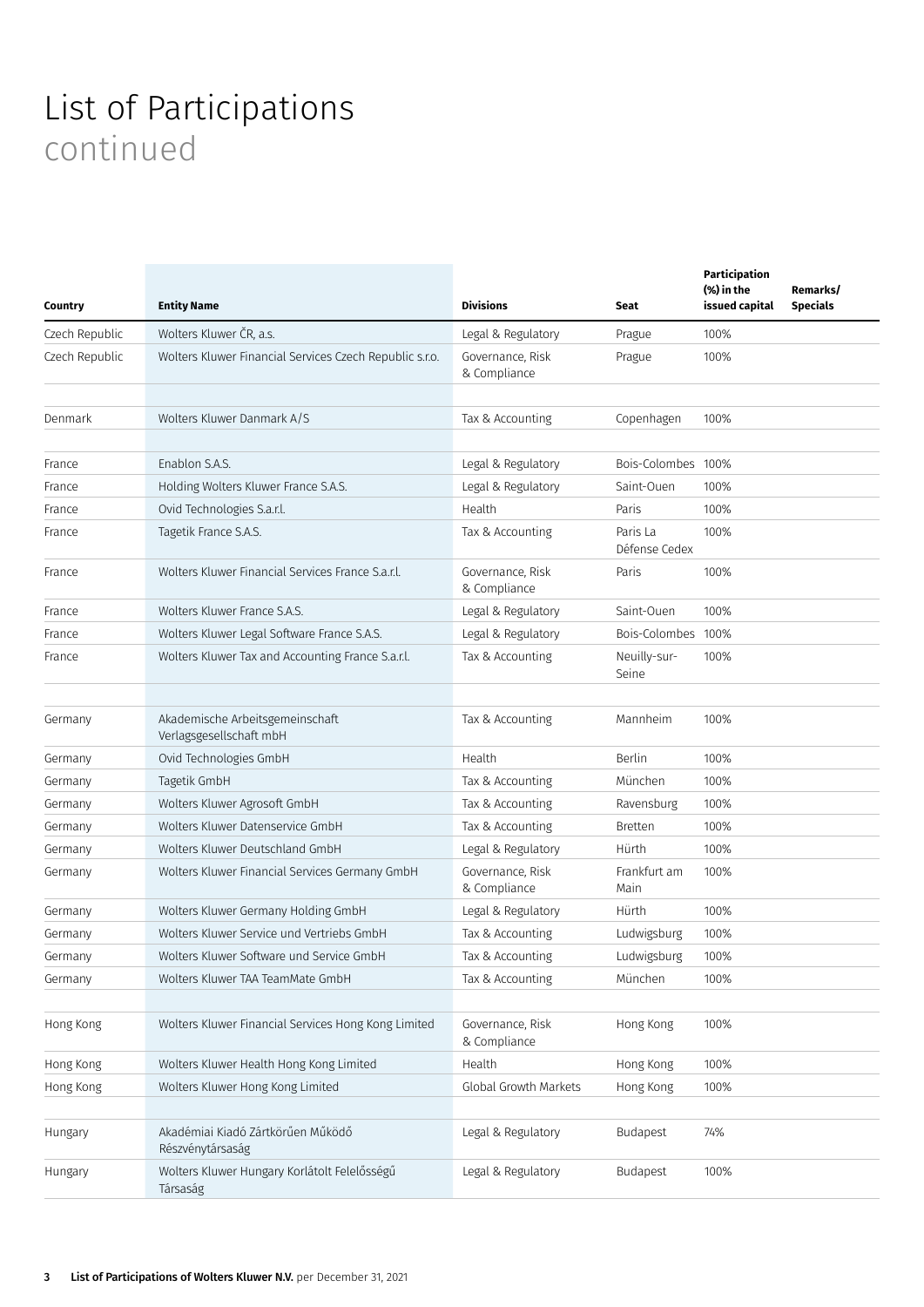| Country               | <b>Entity Name</b>                                                       | <b>Divisions</b>                        | <b>Seat</b>  | Participation<br>(%) in the<br>issued capital | Remarks/<br><b>Specials</b> |
|-----------------------|--------------------------------------------------------------------------|-----------------------------------------|--------------|-----------------------------------------------|-----------------------------|
| India                 | Access Matrix Technologies Private Limited                               | Global Growth Markets                   | Chennai      | 99.99%                                        |                             |
| India                 | Wolters Kluwer (India) Private Limited                                   | Global Growth Markets                   | New Delhi    | 100%                                          |                             |
| India                 | Wolters Kluwer ELM Solutions Private Limited                             | Governance, Risk<br>& Compliance        | Chennai      | 100%                                          |                             |
| India                 | Xpitax Solutions Private Limited                                         | Tax & Accounting                        | Chennai      | 100%                                          |                             |
|                       |                                                                          |                                         |              |                                               |                             |
| Indonesia             | PT Wolters Kluwer Financial Services Indonesia                           | Governance Risk<br>& Compliance         | Jakarta      | 100%                                          |                             |
|                       |                                                                          |                                         |              |                                               |                             |
| Ireland               | CI Consultancy Limited                                                   | Governance, Risk<br>& Compliance        | Dublin       | 100%                                          |                             |
| Ireland               | Wolters Kluwer (Ireland) Limited                                         | Tax & Accounting                        | Dublin       | 100%                                          |                             |
| Ireland               | Wolters Kluwer Finance Ireland DAC                                       | Corporate Office                        | Dublin       | 100%                                          |                             |
| Ireland               | Wolters Kluwer Ireland Holding Limited                                   | Corporate Office                        | Dublin       | 100%                                          |                             |
|                       |                                                                          |                                         |              |                                               |                             |
| Italy                 | Ovid Technologies S.r.l.                                                 | Health                                  | Bologna      | 100%                                          |                             |
| Italy                 | Pragma Piemonte S.r.l.                                                   | Tax & Accounting                        | Turin        | 25%                                           |                             |
| Italy                 | Tagetik Software S.r.l.                                                  | Tax & Accounting                        | Lucca        | 100%                                          |                             |
| Italy                 | Wolters Kluwer Italia S.r.l.                                             | Legal & Regulatory/<br>Tax & Accounting | Milan        | 100%                                          |                             |
|                       |                                                                          |                                         |              |                                               |                             |
| Japan                 | Tagetik Japan K.K.                                                       | Tax & Accounting                        | Tokyo        | 100%                                          |                             |
| Japan                 | Wolters Kluwer Health Japan Co., Ltd.                                    | Health                                  | Tokyo        | 100%                                          |                             |
|                       |                                                                          |                                         |              |                                               |                             |
| Korea,<br>Republic Of | Wolters Kluwer Korea, LLC                                                | Tax & Accounting                        | Seoul        | 100%                                          |                             |
|                       |                                                                          |                                         |              |                                               |                             |
| Luxembourg            | Wolters Kluwer Financial Services Luxembourg S.A.                        | Governance, Risk<br>& Compliance        | Leudelange   | 100%                                          |                             |
|                       |                                                                          |                                         |              |                                               |                             |
| Malaysia              | Commerce Clearing House (Malaysia) Sdn Bhd                               | Tax & Accounting                        | Kuala Lumpur | 100%                                          |                             |
|                       |                                                                          |                                         |              |                                               |                             |
| Mexico                | Wolters Kluwer Health Professional and<br>Education México, S.A. de C.V. | Health                                  | Mexico City  | 100%                                          |                             |
|                       |                                                                          |                                         |              |                                               |                             |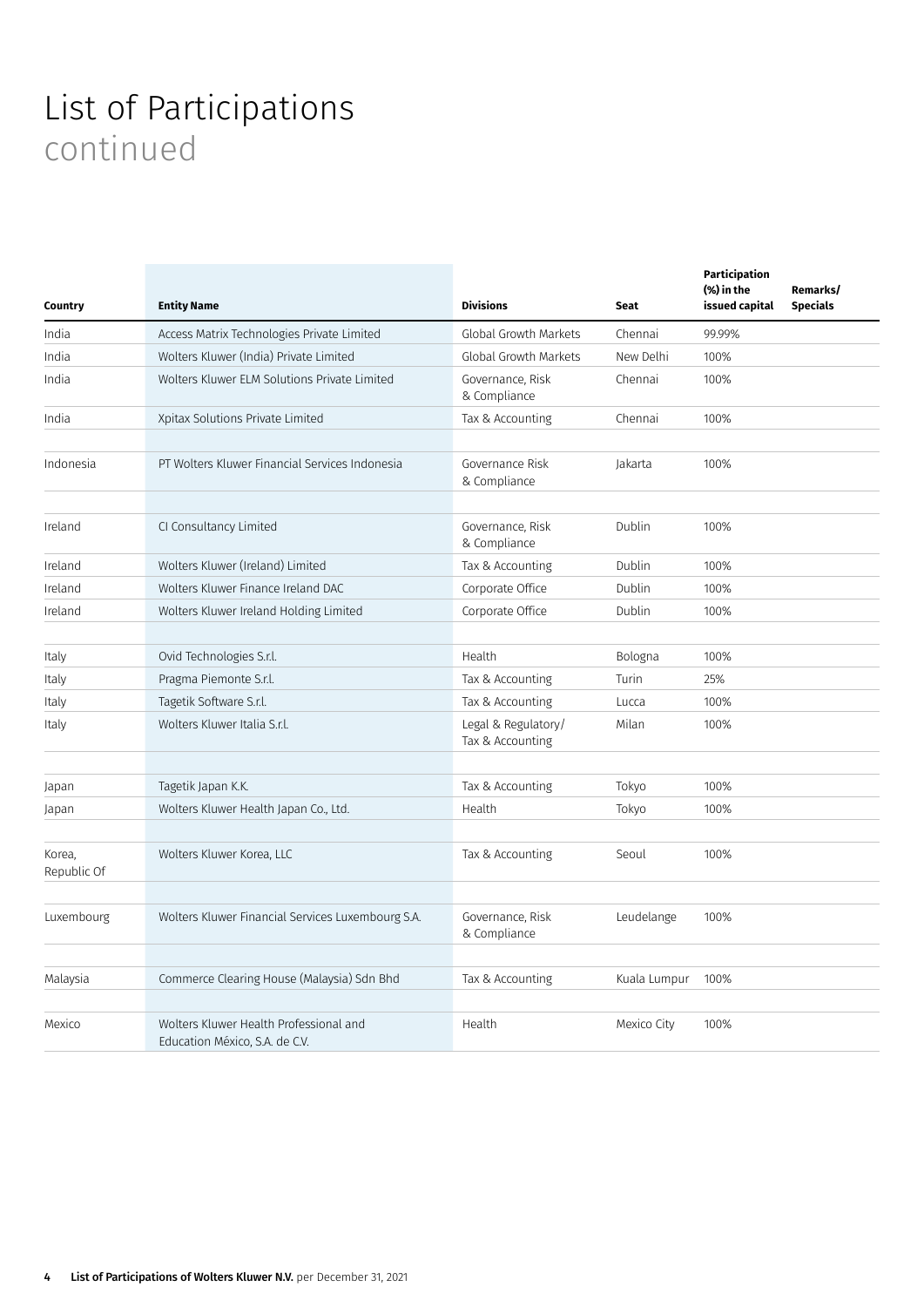For a number of companies established in The Netherlands Wolters Kluwer N.V. has declared in writing, pursuant to article 403 of Book 2 of the Dutch Civil Code, to be jointly and severally liable for debts arising from legal acts of those companies. As stipulated in article 403 of Book 2 of the Dutch Civil Code, those companies do not comply with all the requirements of Chapter 9 of Book 2 of the Dutch Civil Code. If Wolters Kluwer N.V. declared itself jointly and severally liable for a Netherlands-based company, this is indicated in the column 'remarks/specials' with 'Y'.

| Country            | <b>Entity Name</b>                                            | <b>Divisions</b>                 | Seat                   | Participation<br>(%) in the<br>issued capital | Remarks/<br><b>Specials</b> |
|--------------------|---------------------------------------------------------------|----------------------------------|------------------------|-----------------------------------------------|-----------------------------|
| Netherlands        | Basecone Holding B.V.                                         | Tax & Accounting                 | Bleiswijk              | 100%                                          | Y                           |
| Netherlands        | Basecone N.V.                                                 | Tax & Accounting                 | Baarn                  | 100%                                          | Y                           |
| Netherlands        | CGE Risk Management Solutions B.V.                            | Legal & Regulatory               | 's-Gravenhage          | 100%                                          | Υ                           |
| Netherlands        | eVision Industry Software B.V.                                | Legal & Regulatory               | 's-Gravenhage          | 100%                                          | Y                           |
| Netherlands        | Innolan B.V.                                                  | Tax & Accounting                 | Borne                  | 100%                                          | Y                           |
| Netherlands        | Kluwer Law International B.V.                                 | Legal & Regulatory               | 's-Gravenhage          | 100%                                          | Y                           |
| <b>Netherlands</b> | Legal Intelligence B.V.                                       | Legal & Regulatory               | Papendrecht            | 100%                                          | Y                           |
| Netherlands        | Ovid Technologies B.V.                                        | Health                           | Amsterdam              | 100%                                          | Υ                           |
| Netherlands        | Tagetik Benelux B.V.                                          | Tax & Accounting                 | Oosterhout             | 100%                                          | Y                           |
| <b>Netherlands</b> | Twinfield International N.V.                                  | Tax & Accounting                 | Hoevelaken             | 100%                                          | Υ                           |
| Netherlands        | WKNL Support B.V.                                             | Corporate Office                 | Deventer               | 100%                                          | Y                           |
| Netherlands        | Wolters Kluwer Canada Holding B.V.                            | Corporate Office                 | Alphen aan<br>den Rijn | 100%                                          | Υ                           |
| Netherlands        | Wolters Kluwer Finance II B.V.                                | Corporate Office                 | Amsterdam              | 100%                                          | Υ                           |
| Netherlands        | Wolters Kluwer Financial Services Netherlands B.V.            | Governance, Risk<br>& Compliance | Rotterdam              | 100%                                          | Y                           |
| Netherlands        | Wolters Kluwer Global Business Services B.V.                  | GBS/Corporate Office             | Alphen aan<br>den Rijn | 100%                                          | Y                           |
| Netherlands        | Wolters Kluwer Holding Nederland B.V.                         | Legal & Regulatory               | Deventer               | 100%                                          | Y                           |
| Netherlands        | Wolters Kluwer International Holding B.V.                     | Corporate Office                 | Amsterdam              | 100%                                          | Y                           |
| Netherlands        | Wolters Kluwer Nederland B.V.                                 | Legal & Regulatory               | Deventer               | 100%                                          | Υ                           |
| Netherlands        | Wolters Kluwer Participations B.V.                            | Corporate Office                 | Amsterdam              | 100%                                          | Y                           |
| Netherlands        | Wolters Kluwer TAA Europe Cloud Strategy &<br>Operations C.V. | Digital eXperience Group         | Hoevelaken             | 100%                                          |                             |
| Netherlands        | Wolters Kluwer Technology B.V.                                | Digital eXperience Group         | Alphen aan<br>den Rijn | 100%                                          | Y                           |
| Netherlands        | Wolters Kluwer USA Holding B.V.                               | Corporate Office                 | Alphen aan<br>den Rijn | 100%                                          | Υ                           |
|                    |                                                               |                                  |                        |                                               |                             |
| New Zealand        | Acclipse Limited                                              | Tax & Accounting                 | Auckland               | 100%                                          |                             |
| New Zealand        | CCH Collaborative Solutions NZ Limited                        | Tax & Accounting                 | Auckland               | 100%                                          |                             |
| New Zealand        | CCH New Zealand Limited                                       | Tax & Accounting                 | Auckland               | 100%                                          |                             |
| New Zealand        | Commerce Clearing House New Zealand Limited                   | Tax & Accounting                 | Auckland               | 100%                                          |                             |
|                    |                                                               |                                  |                        |                                               |                             |
| Norway             | Wolters Kluwer Norge AS                                       | Tax & Accounting                 | Oslo                   | 100%                                          |                             |
|                    |                                                               |                                  |                        |                                               |                             |
| Poland             | Wolters Kluwer Financial Services Poland Sp. z o.o.           | Governance, Risk<br>& Compliance | Warsaw                 | 100%                                          |                             |
| Poland             | Wolters Kluwer Polska Sp. z o.o.                              | Legal & Regulatory               | Warsaw                 | 100%                                          |                             |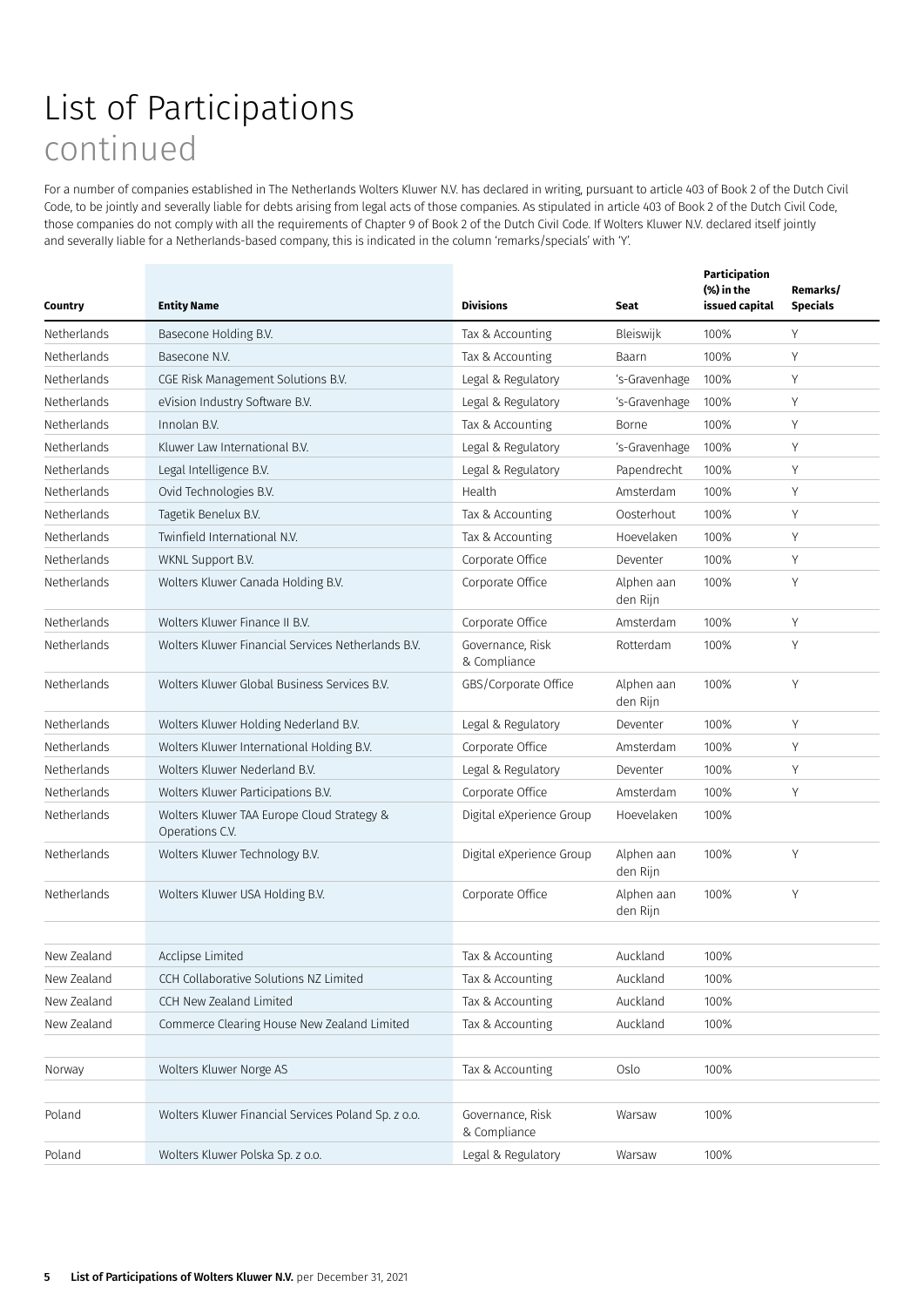| Country      | <b>Entity Name</b>                                                         | <b>Divisions</b>                 | Seat                    | Participation<br>(%) in the<br>issued capital | Remarks/<br><b>Specials</b> |
|--------------|----------------------------------------------------------------------------|----------------------------------|-------------------------|-----------------------------------------------|-----------------------------|
| Portugal     | Basecone, Unipessoal Lda                                                   | Tax & Accounting                 | Braga                   | 100%                                          |                             |
| Portugal     | Wolters Kluwer Portugal, Unipessoal, Lda.                                  | Legal & Regulatory               | Lisbon                  | 100%                                          |                             |
| Qatar        | eVision Industry Solutions and Services WLL                                | Legal & Regulatory               | Doha                    | 49%                                           | <<<br>In liquidation        |
| Romania      | Wolters Kluwer Financial Services Romania SRL                              | Governance, Risk<br>& Compliance | Cluj Napoca             | 100%                                          |                             |
| Romania      | Wolters Kluwer Romania SRL                                                 | Legal & Regulatory               | Bucharest               | 100%                                          |                             |
| Russia       | Wolters Kluwer Financial Services RUS Limited<br>Liability Company         | Governance, Risk<br>& Compliance | Moscow                  | 100%                                          |                             |
| Singapore    | CCH Asia Pte Limited                                                       | Tax & Accounting                 | Singapore               | 100%                                          |                             |
| Singapore    | Wolters Kluwer Financial Services Singapore Pte. Ltd.                      | Governance, Risk<br>& Compliance | Singapore               | 100%                                          |                             |
| Slovakia     | Wolters Kluwer SR s.r.o.                                                   | Legal & Regulatory               | <b>Bratislava</b>       | 100%                                          |                             |
|              |                                                                            |                                  |                         |                                               |                             |
| South Africa | Wolters Kluwer Tax and Accounting Southern Africa<br>(Proprietary) Limited | Tax & Accounting                 | Illovo,<br>Johannesburg | 100%                                          |                             |
|              |                                                                            |                                  |                         |                                               |                             |
| Spain        | Ovid Technologies, S.L., Unipersonal                                       | Health                           | Madrid                  | 100%                                          |                             |
| Spain        | Servisoft Levante, S.L.                                                    | Tax & Accounting                 | Valencia                | 100%                                          |                             |
| Spain        | Wolters Kluwer Financial Services Spain S.L.                               | Governance, Risk<br>& Compliance | Madrid                  | 100%                                          |                             |
| Spain        | Wolters Kluwer Formacion S.A.                                              | Legal & Regulatory               | Madrid                  | 100%                                          |                             |
| Spain        | Wolters Kluwer Legal & Regulatory España S.A.                              | Legal & Regulatory               | Madrid                  | 100%                                          |                             |
| Spain        | Wolters Kluwer Tax and Accounting España, S.L.                             | Tax & Accounting                 | Madrid                  | 100%                                          |                             |
|              |                                                                            |                                  |                         |                                               |                             |
| Sweden       | Tagetik Nordic AB                                                          | Tax & Accounting                 | Stockholm               | 100%                                          |                             |
| Sweden       | Wolters Kluwer Scandinavia AB                                              | Tax & Accounting                 | Gothenburg              | 100%                                          |                             |
|              |                                                                            |                                  |                         |                                               |                             |
| Switzerland  | Tagetik Schweiz AG                                                         | Tax & Accounting                 | Zürich                  | 100%                                          |                             |
| Switzerland  | Wolters Kluwer Financial Services Switzerland AG                           | Governance, Risk<br>& Compliance | Lausanne                | 100%                                          |                             |
|              |                                                                            |                                  |                         |                                               |                             |
| Ukraine      | Twinfield UA, LLC                                                          | Tax & Accounting                 | Kiev                    | 100%                                          |                             |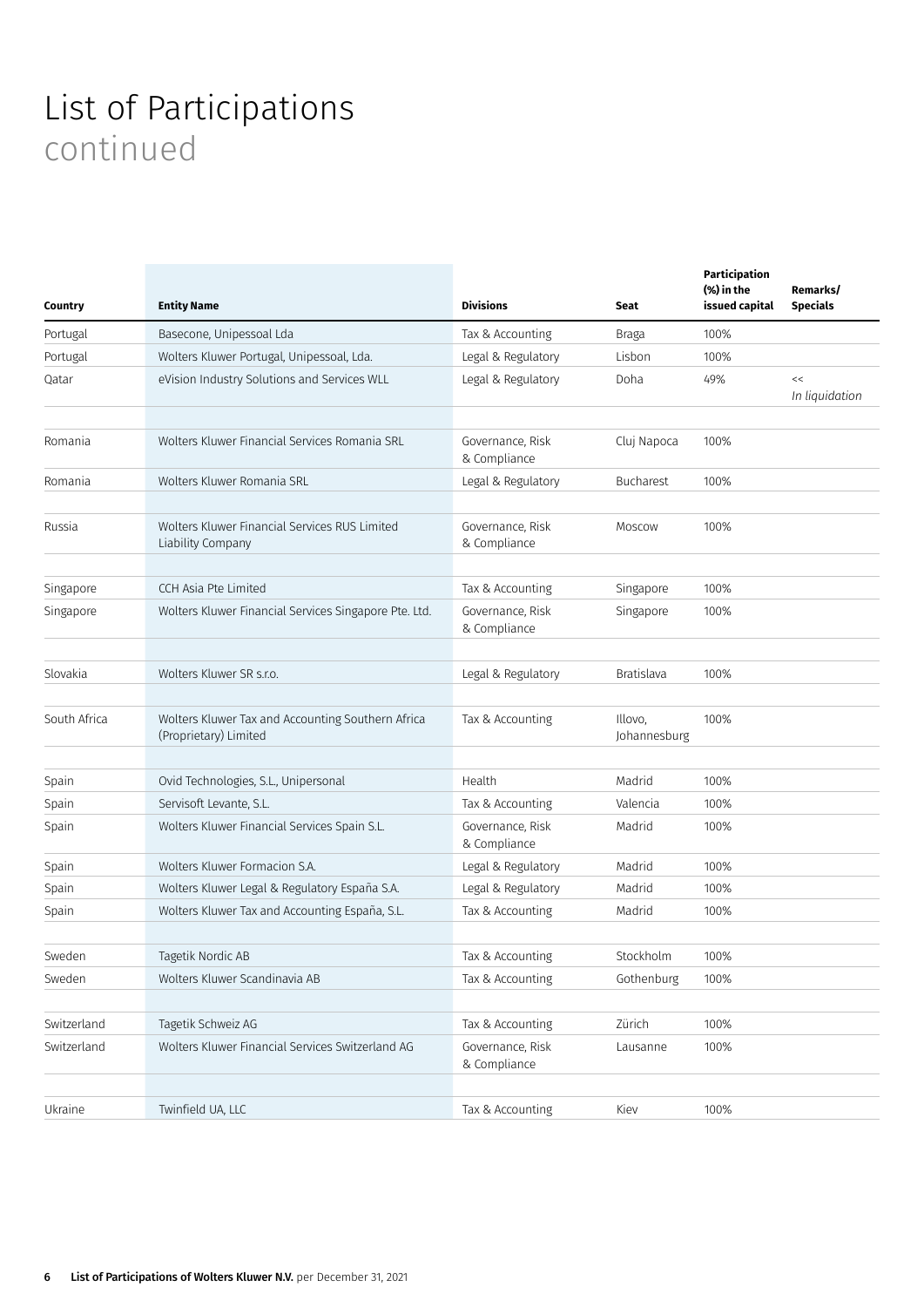| Country        | <b>Entity Name</b>                                          | <b>Divisions</b>                 | Seat                 | Participation<br>(%) in the<br>issued capital | Remarks/<br><b>Specials</b>    |
|----------------|-------------------------------------------------------------|----------------------------------|----------------------|-----------------------------------------------|--------------------------------|
| United Kingdom | Basecone Ltd.                                               | Tax & Accounting                 | England<br>and Wales | 100%                                          |                                |
| United Kingdom | eVision Solutions and Services (UK) Limited                 | Legal & Regulatory               | England<br>and Wales | 100%                                          |                                |
| United Kingdom | Hove Imprints Limited                                       | Tax & Accounting                 | England<br>and Wales | 100%                                          | Dissolved:<br>January 11, 2022 |
| United Kingdom | Hove Publishers Limited                                     | Tax & Accounting                 | England<br>and Wales | 100%                                          |                                |
| United Kingdom | <b>IRPC Taxation Services Limited</b>                       | Tax & Accounting                 | England<br>and Wales | 100%                                          |                                |
| United Kingdom | Mary Glasgow (Holdings) Limited                             | Tax & Accounting                 | England<br>and Wales | 100%                                          |                                |
| United Kingdom | Mary Glasgow Publications Limited                           | Tax & Accounting                 | England<br>and Wales | 100%                                          |                                |
| United Kingdom | Park Place Limited                                          | Tax & Accounting                 | England<br>and Wales | 100%                                          |                                |
| United Kingdom | Priory Press Limited (The)                                  | Tax & Accounting                 | England<br>and Wales | 100%                                          |                                |
| United Kingdom | Tagetik UK Limited                                          | Tax & Accounting                 | England<br>and Wales | 100%                                          |                                |
| United Kingdom | Thomas Nelson & Sons Limited                                | Tax & Accounting                 | England<br>and Wales | 100%                                          |                                |
| United Kingdom | Wolters Kluwer (BSI) Limited                                | Tax & Accounting                 | England<br>and Wales | 100%                                          |                                |
| United Kingdom | Wolters Kluwer (UK) Limited                                 | Tax & Accounting                 | England<br>and Wales | 100%                                          |                                |
| United Kingdom | Wolters Kluwer Financial Services United Kingdom Ltd        | Governance, Risk<br>& Compliance | England<br>and Wales | 100%                                          |                                |
| United Kingdom | Wolters Kluwer Health (Europe) Limited                      | Health                           | England<br>and Wales | 100%                                          |                                |
| United Kingdom | Wolters Kluwer Health (Medical Research) Limited            | Health                           | England<br>and Wales | 100%                                          |                                |
| United Kingdom | Wolters Kluwer Health (Professional & Education)<br>Limited | Health                           | England<br>and Wales | 100%                                          |                                |
| United Kingdom | Wolters Kluwer Holdings (UK) FSS Pension Trustee<br>Limited | Corporate Office                 | England<br>and Wales | 100%                                          |                                |
| United Kingdom | Wolters Kluwer Holdings (UK) PLC                            | Tax & Accounting                 | England<br>and Wales | 100%                                          |                                |
| United Kingdom | Wolters Kluwer Tax and Accounting Limited                   | Tax & Accounting                 | England<br>and Wales | 100%                                          |                                |
| United Kingdom | Wolters Kluwer Training Group Limited                       | Tax & Accounting                 | England<br>and Wales | 100%                                          |                                |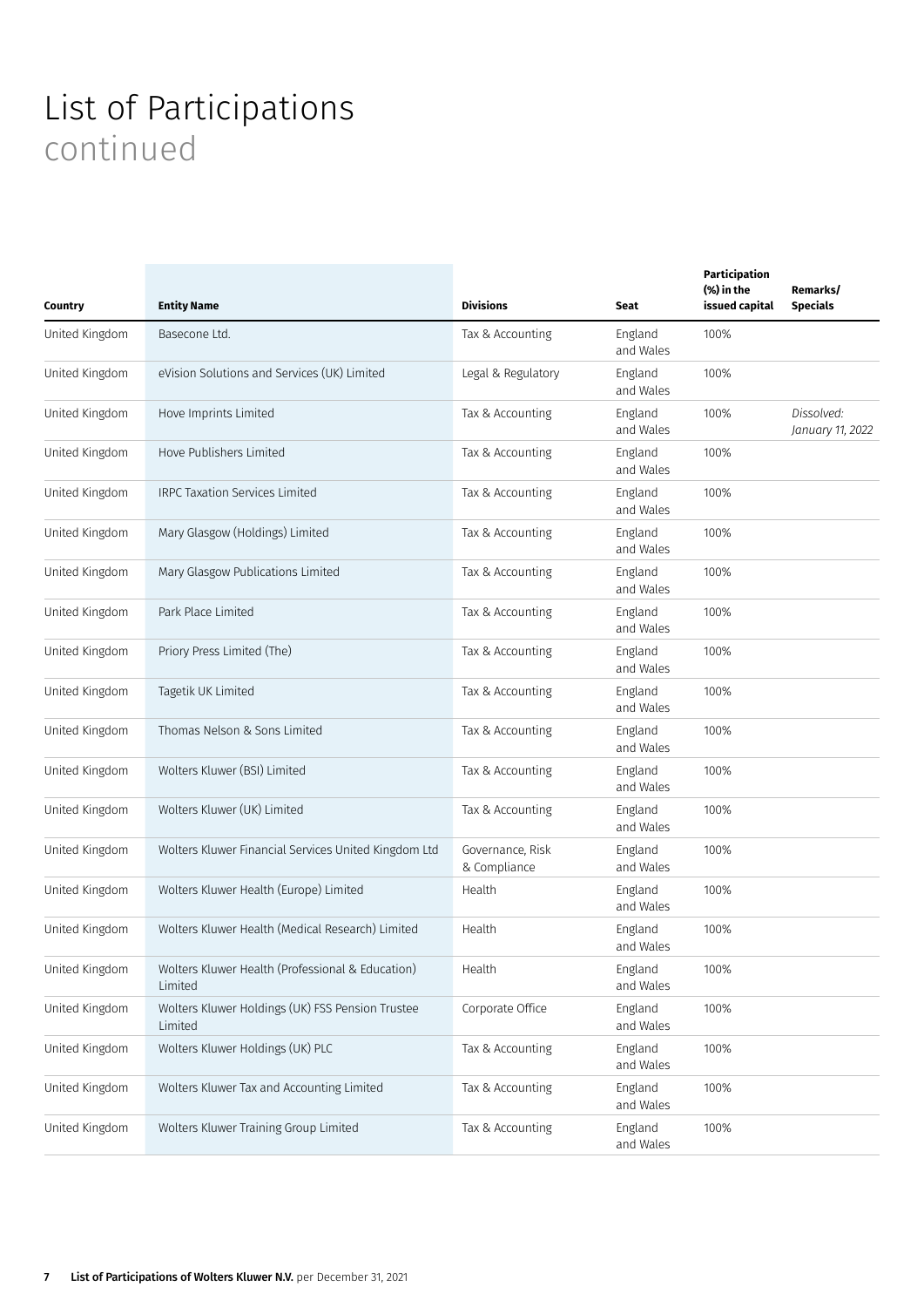| Country              | <b>Entity Name</b>                                      | <b>Divisions</b>                        | Seat        | Participation<br>(%) in the<br>issued capital | Remarks/<br><b>Specials</b> |
|----------------------|---------------------------------------------------------|-----------------------------------------|-------------|-----------------------------------------------|-----------------------------|
| <b>United States</b> | Business Filings Incorporated                           | Governance, Risk<br>& Compliance        | Delaware    | 100%                                          |                             |
| <b>United States</b> | Business Filings Incorporated                           | Governance, Risk<br>& Compliance        | California  | 100%                                          |                             |
| <b>United States</b> | Business Filings International, Inc.                    | Governance, Risk<br>& Compliance        | Hawaii      | 100%                                          |                             |
| <b>United States</b> | Business Filings International, Inc.                    | Governance, Risk<br>& Compliance        | Kansas      | 100%                                          |                             |
| <b>United States</b> | Business Filings International, Inc.                    | Governance, Risk<br>& Compliance        | Missouri    | 100%                                          |                             |
| <b>United States</b> | Business Filings International, Incorporated            | Governance, Risk<br>& Compliance        | Maryland    | 100%                                          |                             |
| <b>United States</b> | C T Corporation System                                  | Governance, Risk<br>& Compliance        | Puerto Rico | 100%                                          |                             |
| <b>United States</b> | C T Corporation System                                  | Governance, Risk<br>& Compliance        | Delaware    | 100%                                          |                             |
| <b>United States</b> | C T Corporation System of Mississippi                   | Governance, Risk<br>& Compliance        | Mississippi | 100%                                          |                             |
| <b>United States</b> | CCH Incorporated                                        | Legal & Regulatory/<br>Tax & Accounting | Delaware    | 100%                                          |                             |
| <b>United States</b> | CCH Japan Limited                                       | Tax & Accounting                        | Delaware    | 100%                                          |                             |
| <b>United States</b> | C-lutions, LLC                                          | Governance, Risk<br>& Compliance        | Texas       | 100%                                          |                             |
| <b>United States</b> | CorpDirect Agents, Inc.                                 | Governance, Risk<br>& Compliance        | Florida     | 100%                                          |                             |
| <b>United States</b> | CorpDirect Agents, Inc.                                 | Governance, Risk<br>& Compliance        | Maryland    | 100%                                          |                             |
| <b>United States</b> | Corporation Process Company                             | Governance, Risk<br>& Compliance        | Georgia     | 100%                                          |                             |
| <b>United States</b> | CT Corporation Staffing, Inc.                           | Governance, Risk<br>& Compliance        | Delaware    | 100%                                          |                             |
| <b>United States</b> | Delaware Registry, Ltd.                                 | Governance, Risk<br>& Compliance        | Delaware    | 100%                                          |                             |
| <b>United States</b> | Emmi Solutions, LLC                                     | Health                                  | Illinois    | 100%                                          |                             |
| <b>United States</b> | Enablon North America Corp.                             | Legal & Regulatory                      | Delaware    | 100%                                          |                             |
| <b>United States</b> | eOriginal, Inc.                                         | Governance, Risk<br>& Compliance        | Delaware    | 100%                                          |                             |
| <b>United States</b> | eVision Industry Solutions and Services (US) LLC        | Legal & Regulatory                      | Delaware    | 100%                                          |                             |
| United States        | Health Language, Inc.                                   | Health                                  | Delaware    | 100%                                          |                             |
| United States        | LicenseLogix LLC                                        | Governance, Risk<br>& Compliance        | New York    | 100%                                          |                             |
| United States        | Lippincott Continuing Medical Education Institute, Inc. | Health                                  | Delaware    | 100%                                          |                             |
| United States        | National Registered Agents of HI, Inc.                  | Governance, Risk<br>& Compliance        | Hawaii      | 100%                                          |                             |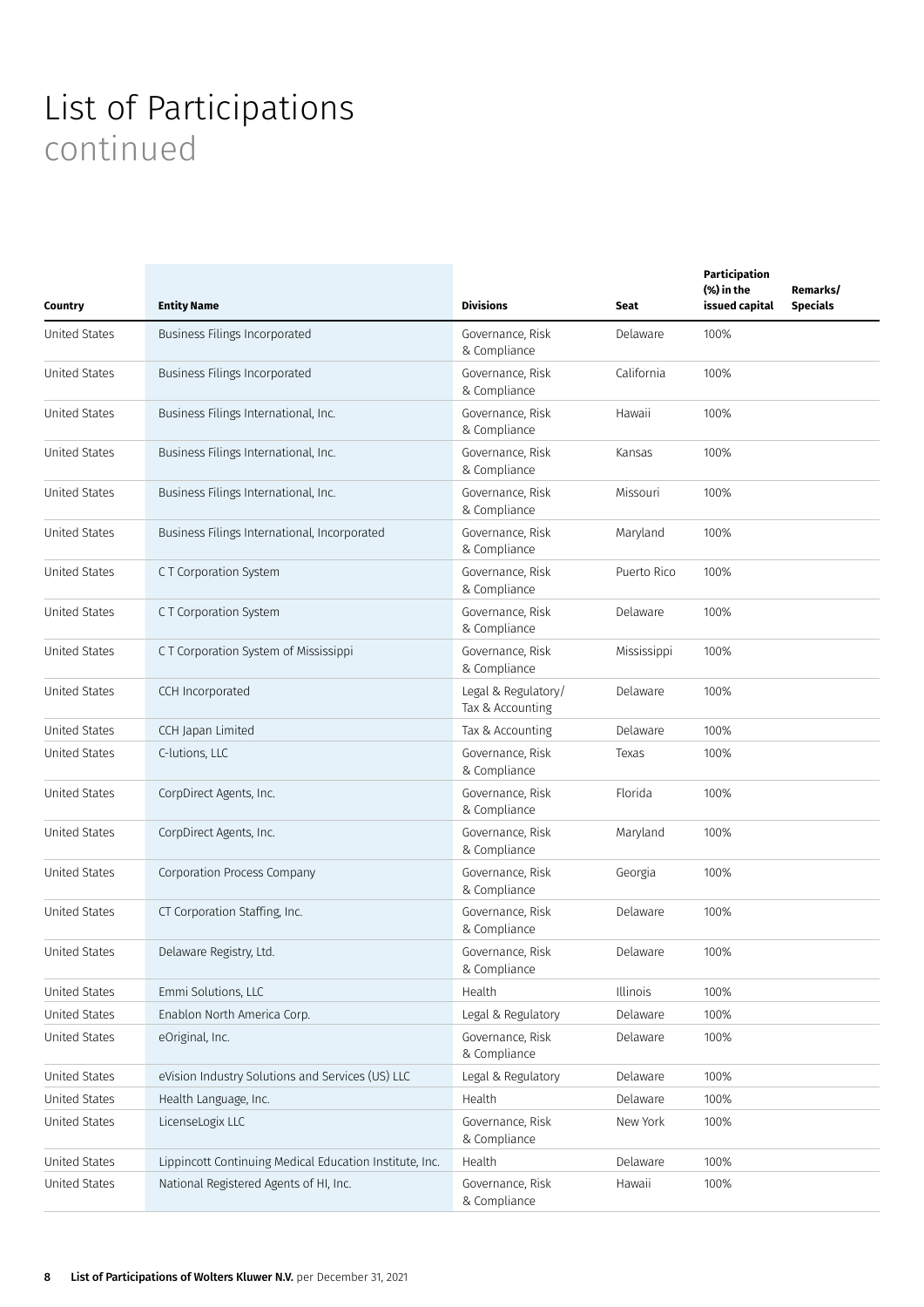| Country              | <b>Entity Name</b>                         | <b>Divisions</b>                 | Seat       | Participation<br>(%) in the<br>issued capital | Remarks/<br><b>Specials</b> |
|----------------------|--------------------------------------------|----------------------------------|------------|-----------------------------------------------|-----------------------------|
| <b>United States</b> | National Registered Agents, Inc.           | Governance, Risk<br>& Compliance | Delaware   | 100%                                          |                             |
| <b>United States</b> | National Registered Agents, Inc. of KS     | Governance, Risk<br>& Compliance | Kansas     | 100%                                          |                             |
| <b>United States</b> | National Registered Agents, Inc. of MD     | Governance, Risk<br>& Compliance | Maryland   | 100%                                          |                             |
| <b>United States</b> | National Registered Agents, Inc. of OK     | Governance, Risk<br>& Compliance | Oklahoma   | 100%                                          |                             |
| <b>United States</b> | NRAI Corporate Services, LLC               | Governance, Risk<br>& Compliance | Florida    | 100%                                          |                             |
| <b>United States</b> | NRAI Law Firm Services, LLC                | Governance, Risk<br>& Compliance | Delaware   | 100%                                          |                             |
| <b>United States</b> | Ovid Technologies, Inc.                    | Health                           | Delaware   | 100%                                          |                             |
| <b>United States</b> | Paperless Transaction Management, Inc.     | Governance, Risk<br>& Compliance | Delaware   | 100%                                          |                             |
| <b>United States</b> | Pharmacy OneSource, Inc.                   | Health                           | Delaware   | 100%                                          |                             |
| <b>United States</b> | Polsinelli Shughart Business Services, LLC | Governance, Risk<br>& Compliance | Missouri   | 51%                                           |                             |
| <b>United States</b> | Refunds Today, LLC                         | Tax & Accounting                 | Delaware   | 100%                                          |                             |
| <b>United States</b> | Tagetik North America LLC                  | Tax & Accounting                 | Delaware   | 100%                                          |                             |
| <b>United States</b> | The Corporation Company                    | Governance, Risk<br>& Compliance | Missouri   | 100%                                          |                             |
| <b>United States</b> | The Corporation Company                    | Governance, Risk<br>& Compliance | Florida    | 100%                                          |                             |
| <b>United States</b> | The Corporation Company                    | Governance, Risk<br>& Compliance | Michigan   | 100%                                          |                             |
| United States        | The Corporation Company                    | Governance, Risk<br>& Compliance | Oklahoma   | 100%                                          |                             |
| <b>United States</b> | The Corporation Company                    | Governance, Risk<br>& Compliance | California | 100%                                          |                             |
| <b>United States</b> | The Corporation Company, Inc.              | Governance, Risk<br>& Compliance | Kansas     | 100%                                          |                             |
| United States        | The Corporation Company, Inc.              | Governance, Risk<br>& Compliance | Hawaii     | 100%                                          |                             |
| United States        | The Corporation Trust Company              | Governance, Risk<br>& Compliance | Delaware   | 100%                                          |                             |
| <b>United States</b> | The Corporation Trust Incorporated         | Governance, Risk<br>& Compliance | Maryland   | 100%                                          |                             |
| United States        | Universal Tax Systems, Inc.                | Tax & Accounting                 | Virginia   | 100%                                          |                             |
| <b>United States</b> | UpToDate, Inc.                             | Health                           | Delaware   | 100%                                          |                             |
| <b>United States</b> | Vcorp Agent Services, Inc                  | Governance, Risk<br>& Compliance | New York   | 100%                                          |                             |
| <b>United States</b> | Vcorp Entity Services, LLC                 | Governance, Risk<br>& Compliance | New York   | 100%                                          |                             |